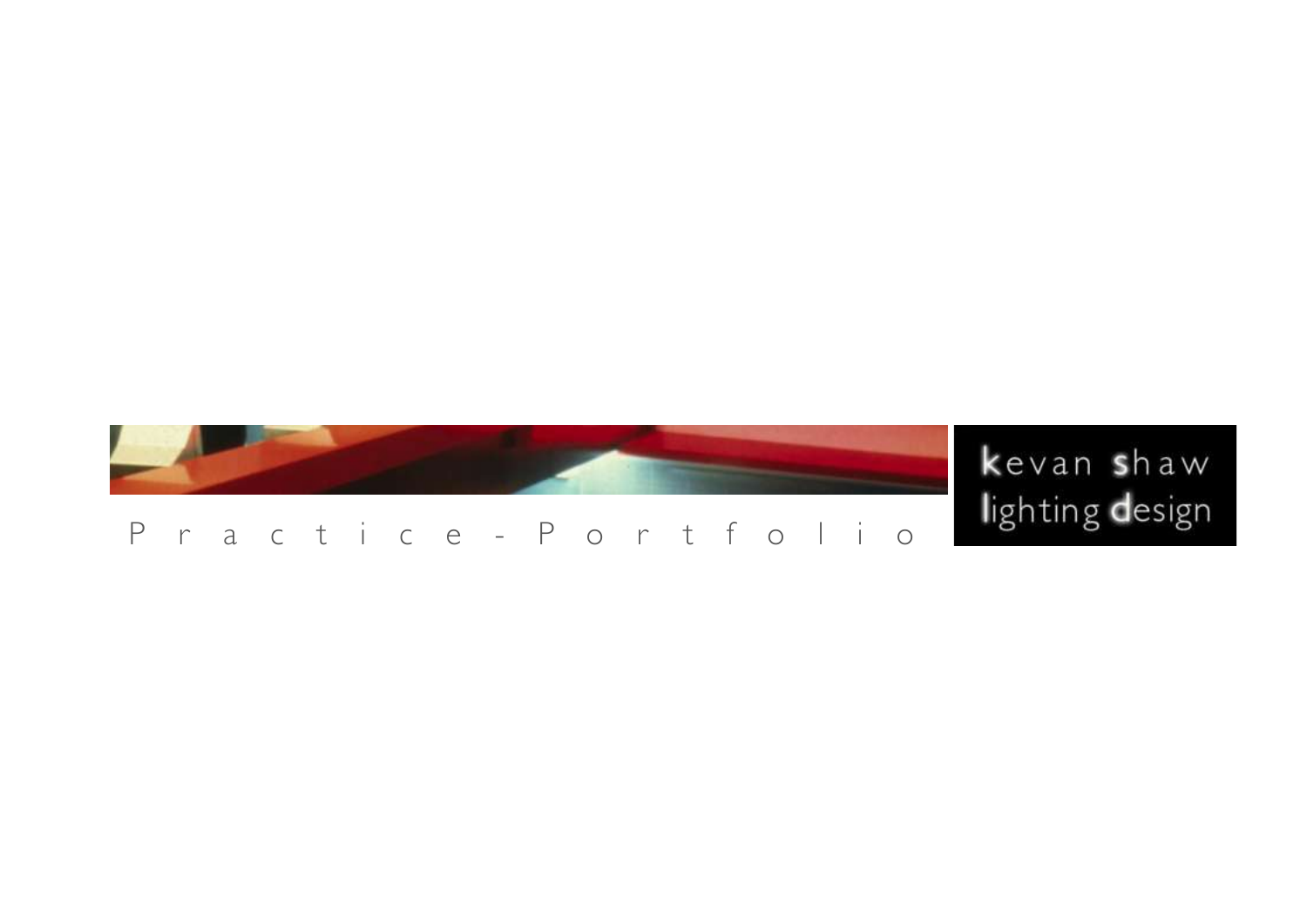Kevan Shaw Lighting Design was formed in 1989 and is based in Edinburgh, Scotland. The KSLD design team has established a strong and deserved reputation for the delivery of quality lighting designs for architectural projects, landscapes, museums and exhibition displays this has been recognised in awards and the election of design team members to the IALD- International Association of Lighting Designers and ELDA-European Lighting Designers Association. Most significantly KSLD have continuing relationships with their key clients as well as an ever expanding client base- an acknowledgement of the quality and professionialism found in their work.

KSLD provides professional advice on the design and application of light and lighting. This ranges from a complete lighting design service, from concept to commissioning, through to specialist reports on aspects of existing schemes or lighting masterplans. Fee proposals are prepared to suit the requirements of specific projects and clients.

Design team members regularly publish articles and deliver talks and seminars relating to various aspects of light and lighting design. KSLD are committed to lighting education providing regular student placements and lectures as well holding teaching posts at universities.

KSLD maintains a comprehensive internet site which includes illustrated project case studies and articles on light and lighting design.



Rick's Hotel and Bar, Edinburgh

### . . . . . . . . . . P r a c t i c e - P r o f i l e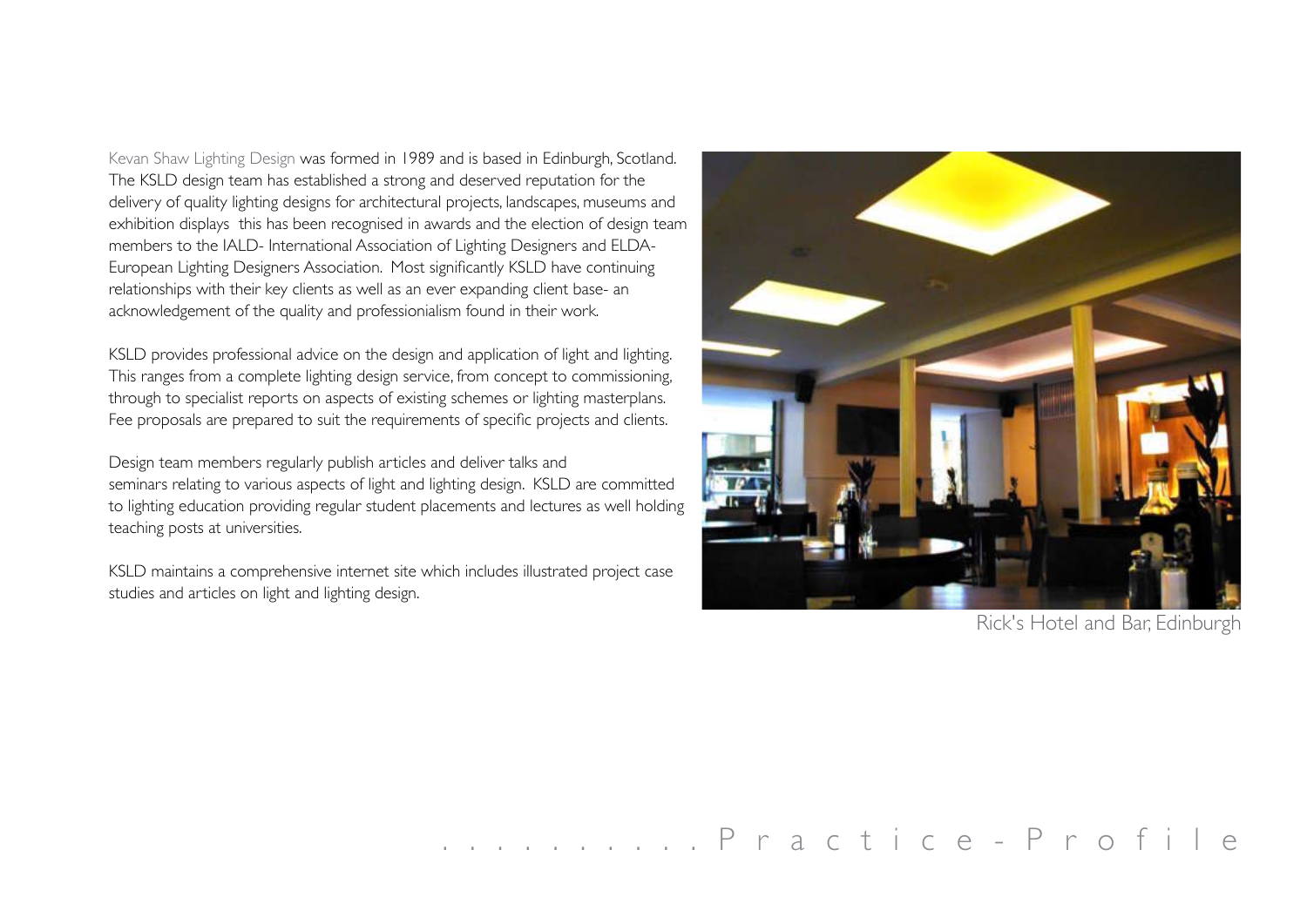### Clients

- The Royal Household
- Radisson Hotel Group
- The National Gallery
- The Victoria & Albert Museum
- The National Museum of Scotland
- The National Galleries of Scotland
- The Royal Bank of Scotland
- Anshen & Allen, San Francisco
- Kuwait National Real Estate
- Volkswagen
- Historic Scotland
- Singapore National Heritage Board
- British Telecom
- Scottish Power

#### Awards

- Civic Trust Award : CCA Glasgow
- R.I.B.A Regional Award : CCA Glasgow
- Civic Trust Award: Tron Theatre
- E.A.A Bronze Medal: The Hub
- R.I.B.A. Award: Scottish Poetry Library
- L.I.F. Highly Commended: River & Rowing Museum (pictured below)
- RI.B.A. Award: Museum Of Scotland
- L.I.F. Highly Commended: St. Mungo's Museum
- Design Week Award: Barcelona Nord Bus Station
- Highly Commended: Severn Bridge Competition
- Museum Of The Year: Jersey Museum
- R.I.B.A. Regional Award: Manchester Museum
- European Hotel of the Year: Radisson SAS, Glasgow
- Conde Naste Top 75 Hotels in The World: Rick's, Edinburgh

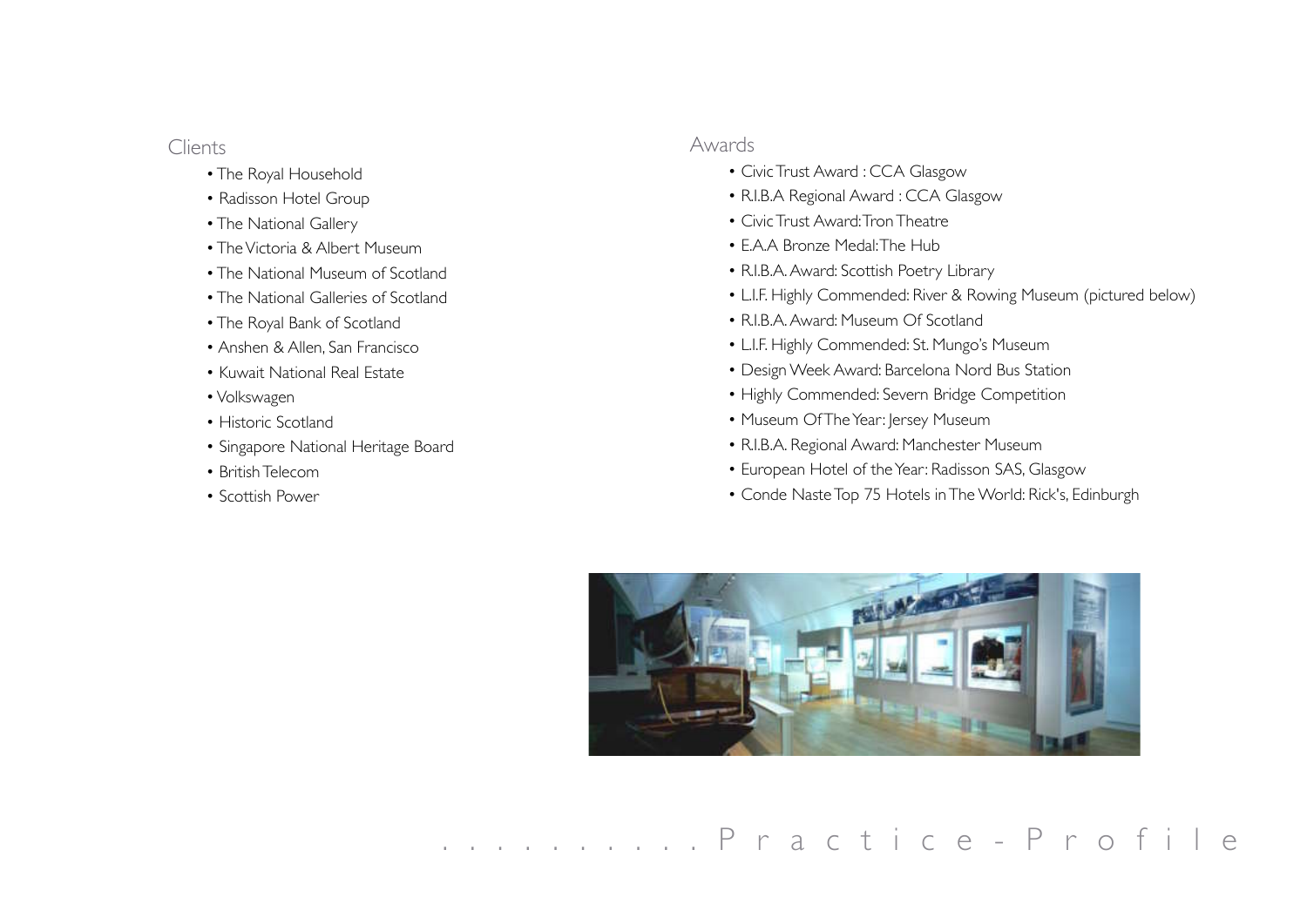

Lighting design

encompasses all forms of light within a space. the object of lighting design is to consider how light reveals the form and colour of the elements of a project, how the users visually interact with it and how best to provide the functional lighting levels that are required.

of lighting solutions form a principal consideration in the design process as do the economies of operation and installation. Functionality and maintainability are also essential to ensure that the integrity of the design remains throughout the life of the project.



Perception

Aesthetics

of the architect's or designer's concept and empathy with the project goals are essential to the production of a successful and coordinated lighting solution.

# . . . . . . . . . . P r a c t i c e - P h i l o s o p h y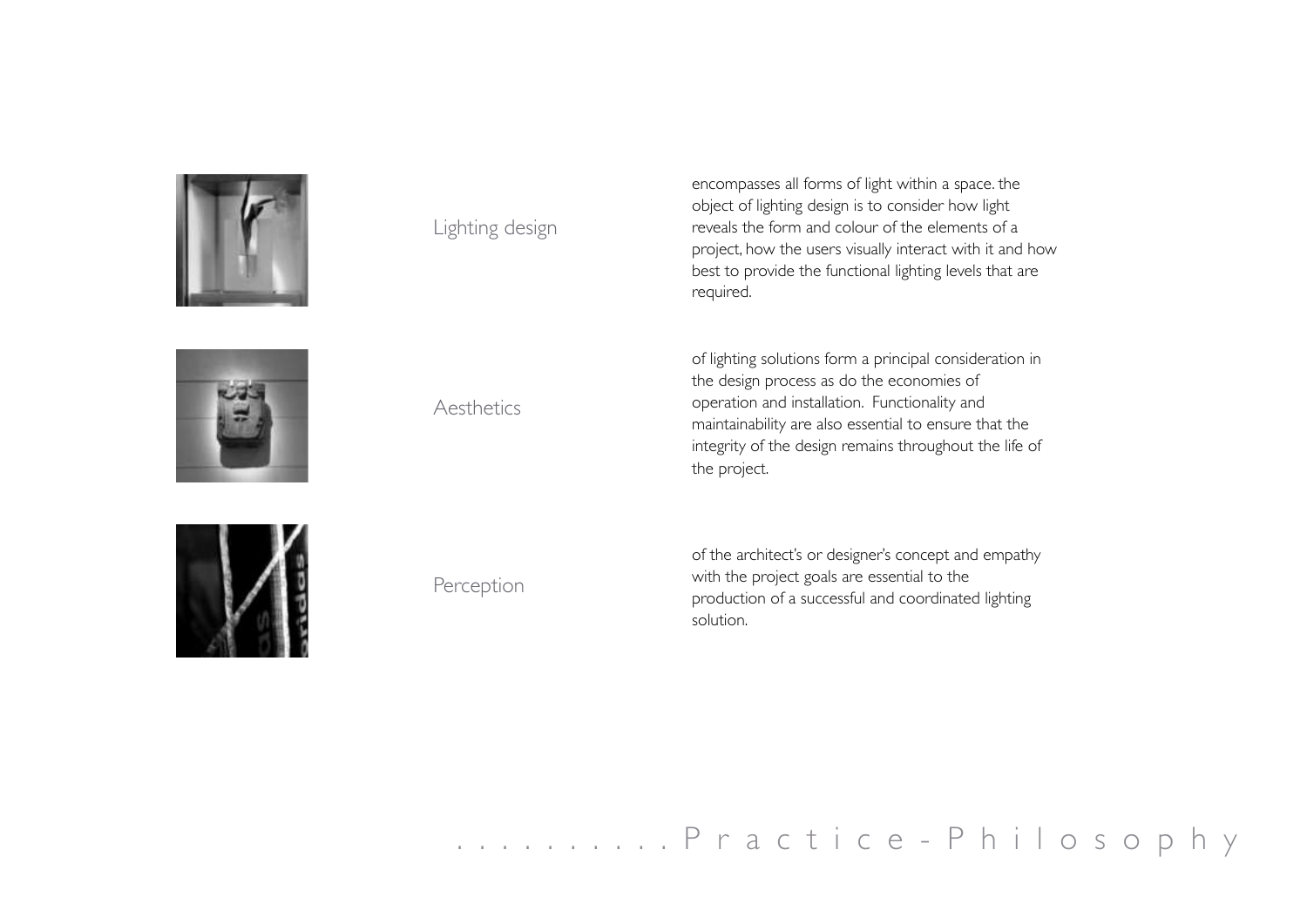

Tron Theatre, Glasgow The Tron Theatre was a multi-phased development with architects RMJM of an existing theatre and associated spaces. The lighting design in each of the building phases was individually responsive to the architecture whether contemporary or original. Collectively the lighting design provided by KSLD was successful in their revelation of the layers of architecture and also provided the tron theatre with flexibility, appropriate for the varied usage of the theatre.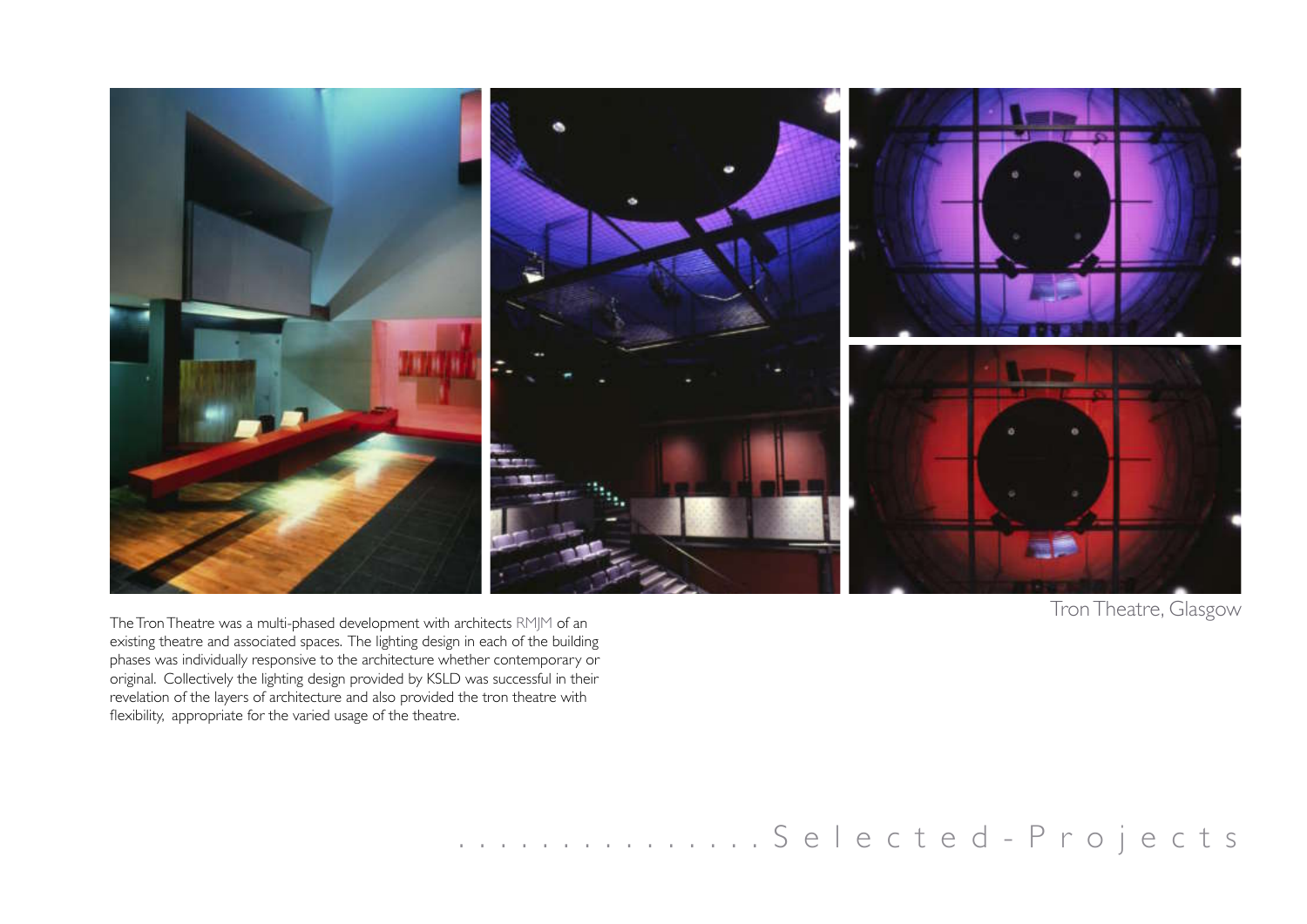

As masterplanners for the Thinktank development a design strategy was formed<br>As masterplanners for the Thinktank development a design strategy was formed to encompass not only exhibition lighting, accommodation lighting and emergency lighting but also the development of a specification of fittings and practises that would used by other designers working on the project. As a result, maintenance has been rationalised and there is a greater degree of consistency with the visual appearance of fittings while still allowing an individual approach to each task.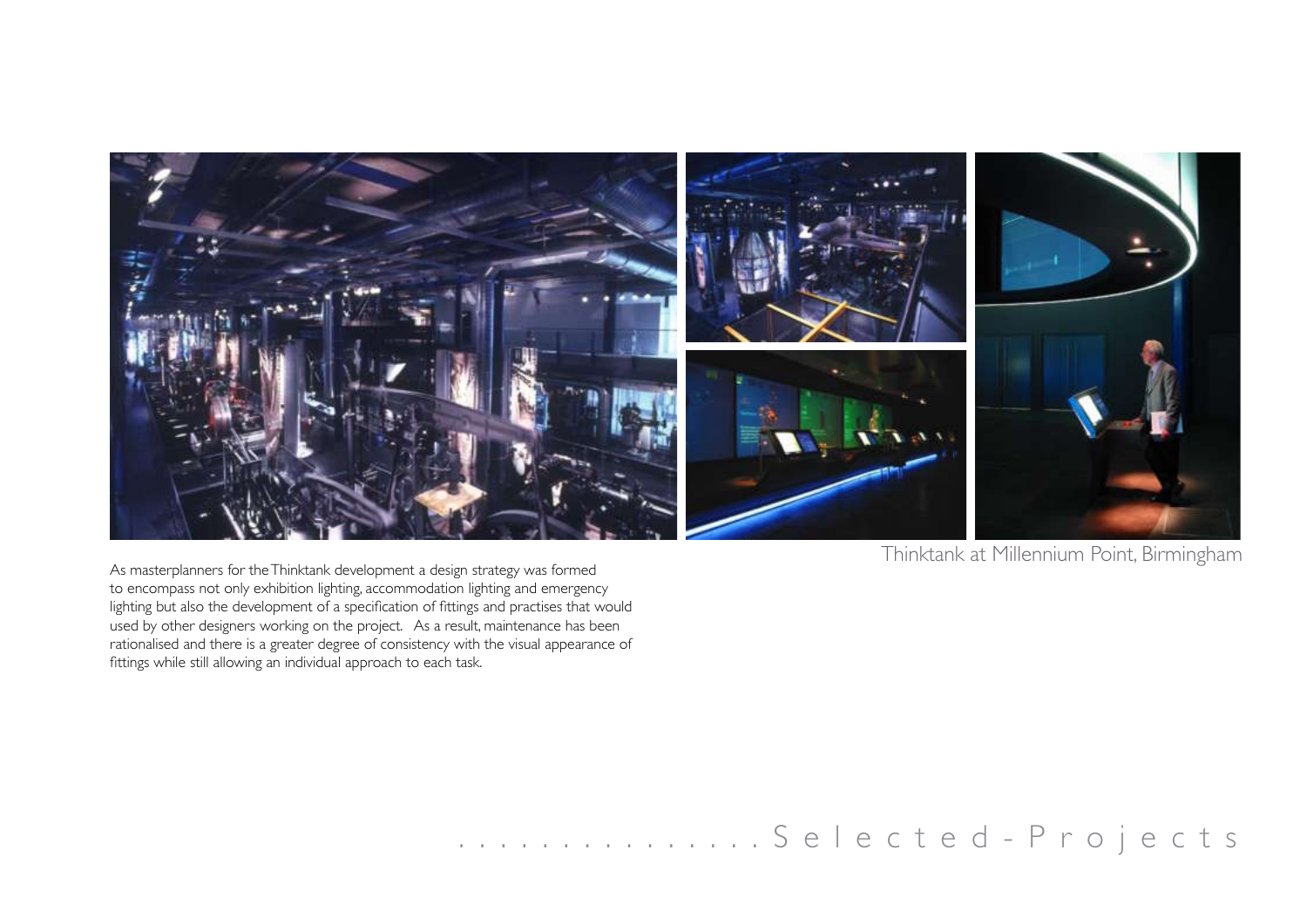

John Carne Hair Salon, London Lighting Design is fundamental to the architectural design and ambience of the John Carne Hair Salon from the arrangement of lighting in and around the 'cutting station' to the subtle changes in coloured lighting in the 'colouring studio'. KSLD worked closely with the Loates-Taylor Shannon Architects to produce integrated, thematic lighting designs and details.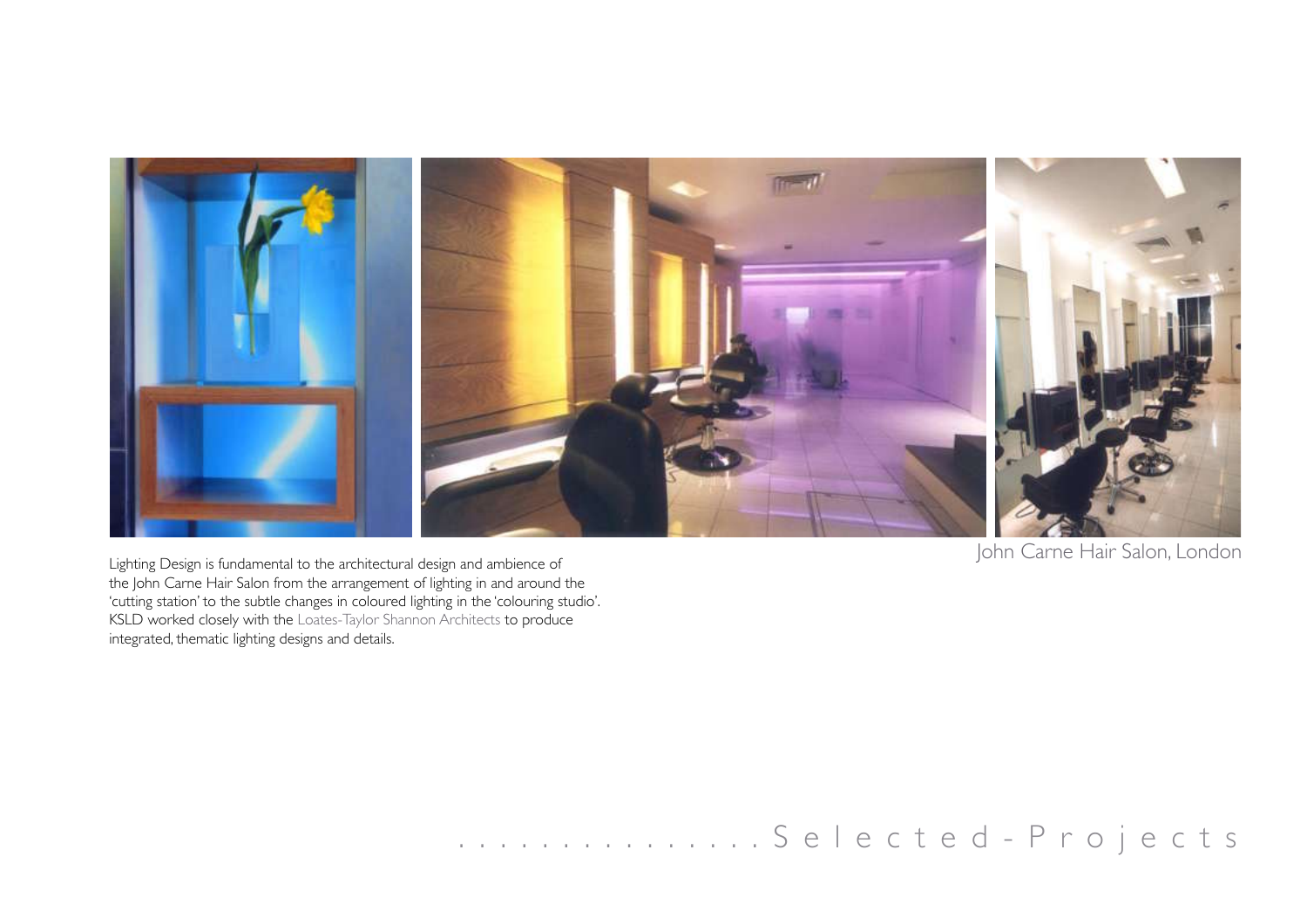

The Hub, Edinburgh Festival Centre

Strong colour and the integration of artworks were key influences for the lighting design of The Hub. The lighting scheme remained respectful of the historic building fabric assisting the architectural intentions by defining the border between contemporary and original elements. A substantial level of flexibility was incorporated into the design of the lighting scheme by KSLD through the choice of fittings and of a comprehensive lighting control system.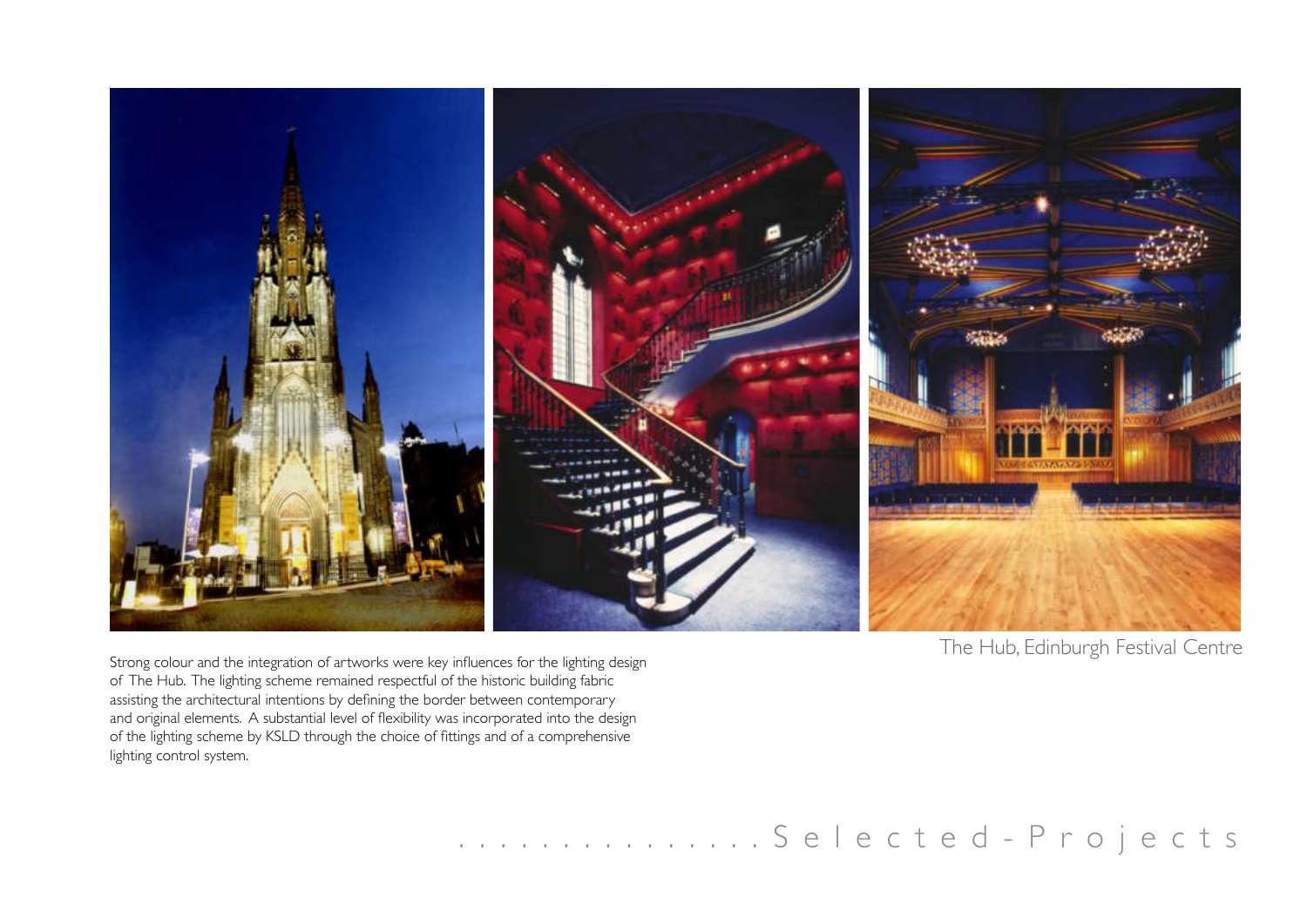

Royal Viking Hotel, Stockholm

Light is a key design element in the Royal Viking Hotel, Stockholm. Working with White Arkitekter we introduced light elements into the floor, walls and ceilings. Using colour change fittings the sentinals in the entrance create an ever changing welcome motif guiding you across the glowing floor to the reception area which is characterised by glowing vertical surfaces in the desk and the wall behind. The restaurant, bar and lounge areas all have unique lighting elements responding to the materials and surfaces of the interior design.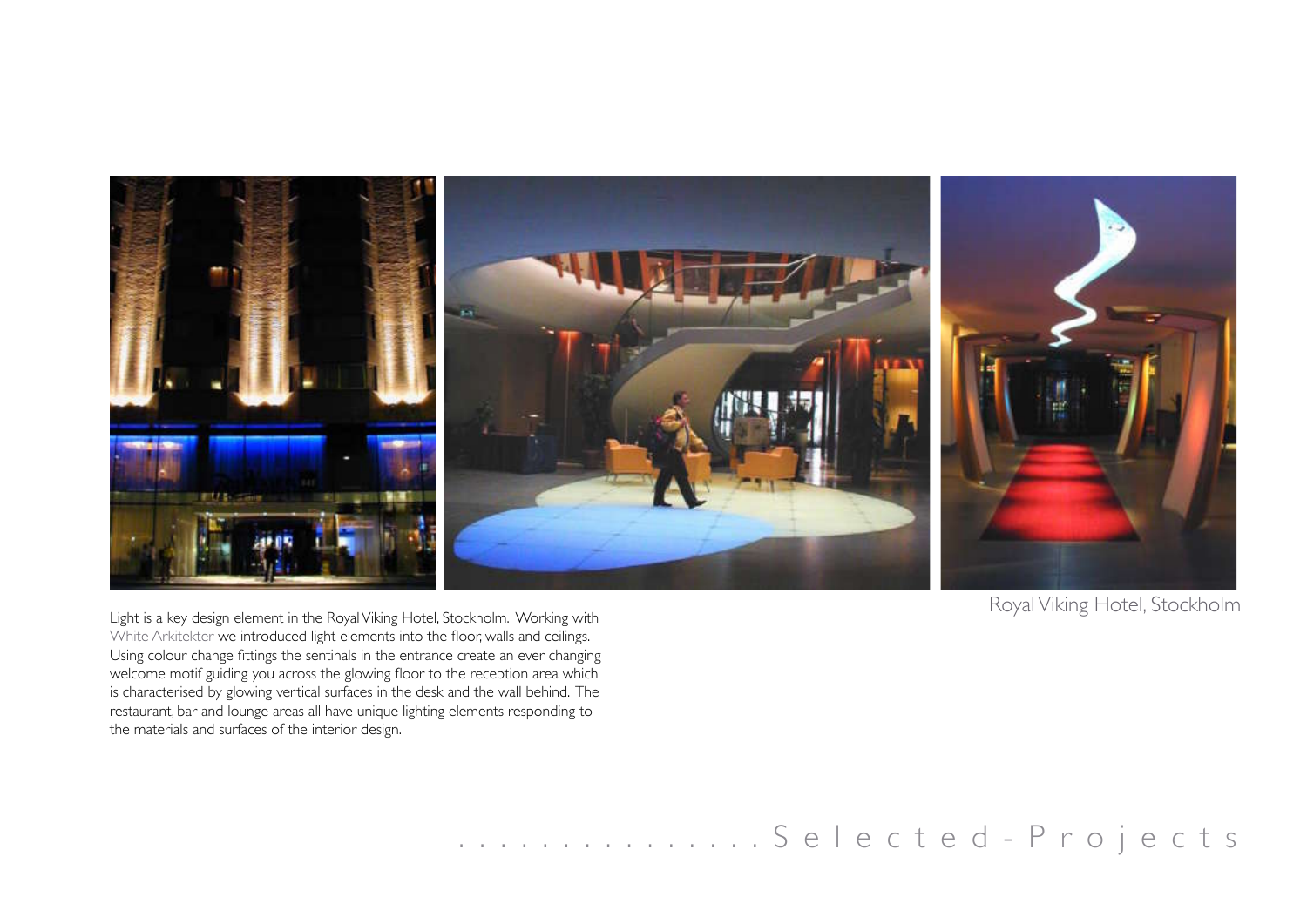

Mphis Restaurants, Finland

The Mphis restaurants in Tampere and Helsinki were designed by the young finnish design group M41LH2 who have achieving international recognition through these two projects. Light was again a key design material, both colour and pattern are used to enliven surfaces. Lighting is closely integrated with both construction and furniture to create a harmonious result.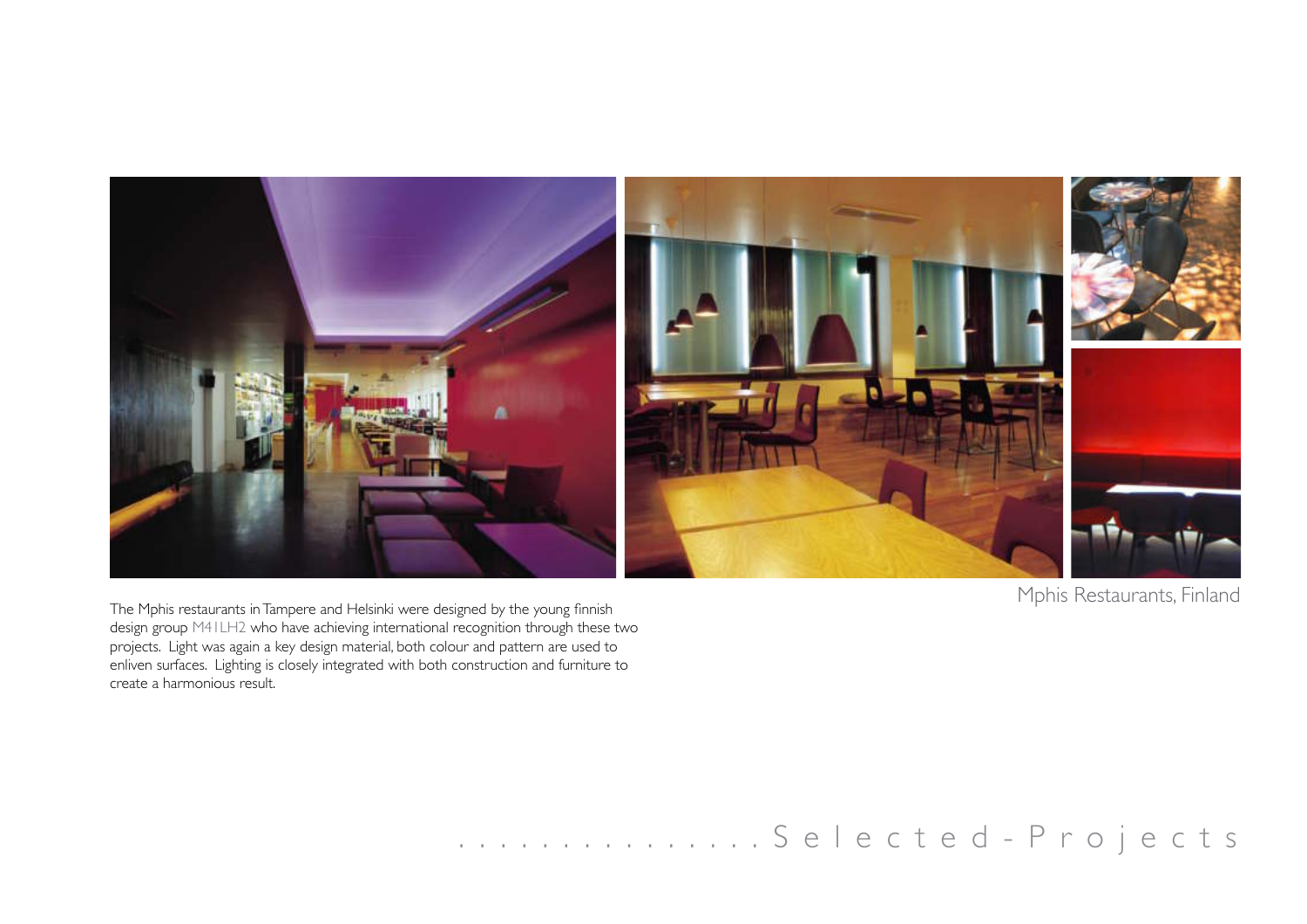![](_page_10_Picture_0.jpeg)

Centre for Contemporary Arts, Glasgow The main challenge of the project was to create the level of flexibility and interface the client required for a contemporary art venue within the physical constraints of the exisiting historic structure. The theatre and gallery spaces of the CCA required an integrated control and cable management system, to easily accommodate touring shows. The project received an RIBA Regional Award in 2002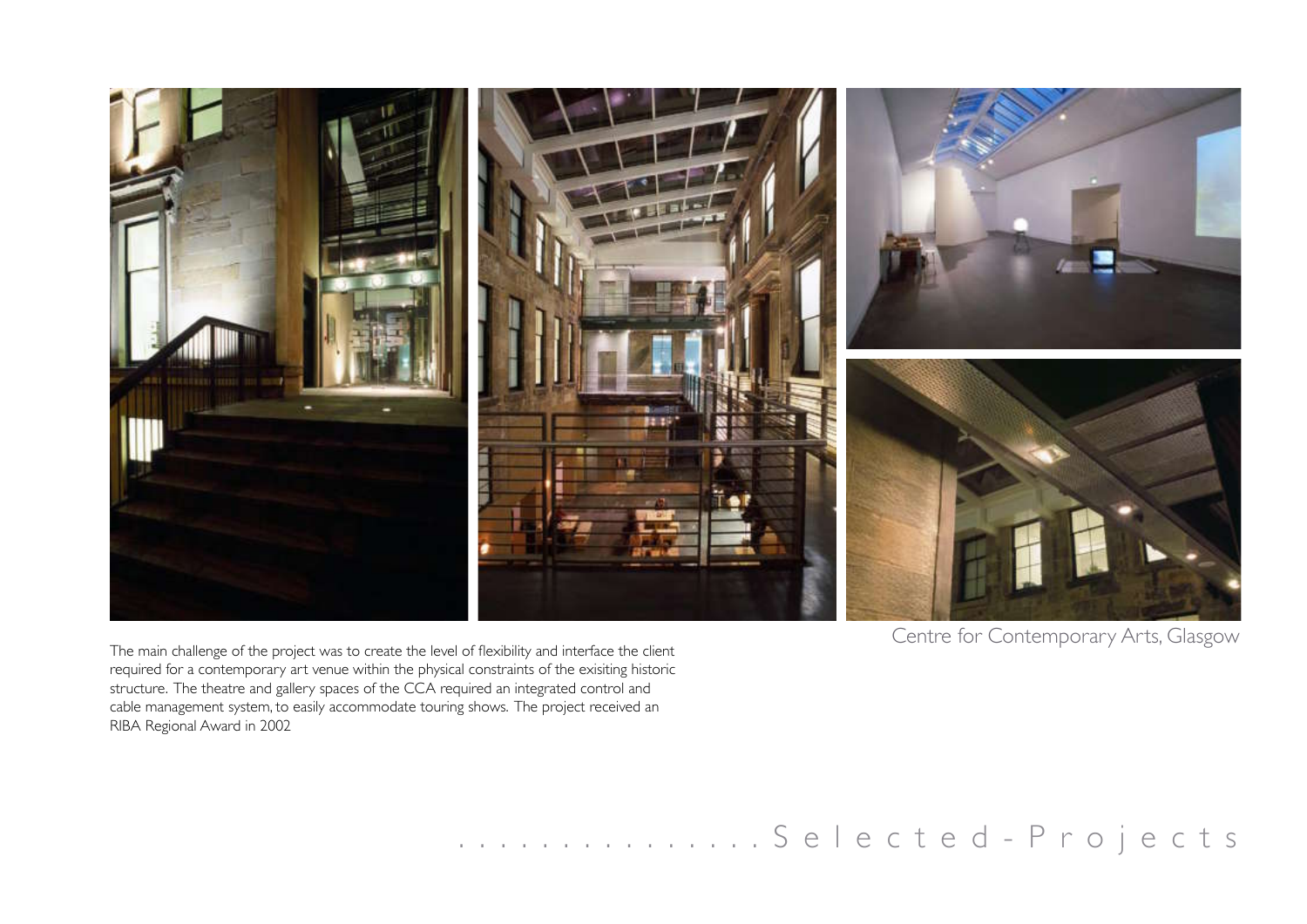![](_page_11_Picture_0.jpeg)

The Water Tower, London

The Water Tower in Greenwich is a residential project designed by Loates-Taylor Shannon Architects and lit by KSLD. This unusual home combines a classical Victorian industrial structure with a modern pavilion insertion so it was essential to provide a lighting scheme that was sympathetic to the style and the nature of the building. The architecture is very clear and strong, and lighting it picks up the character of the building and links through consistent design ideas. Lighting is integral to the minimalist feel of the spaces and emphasises the essential forms of the building.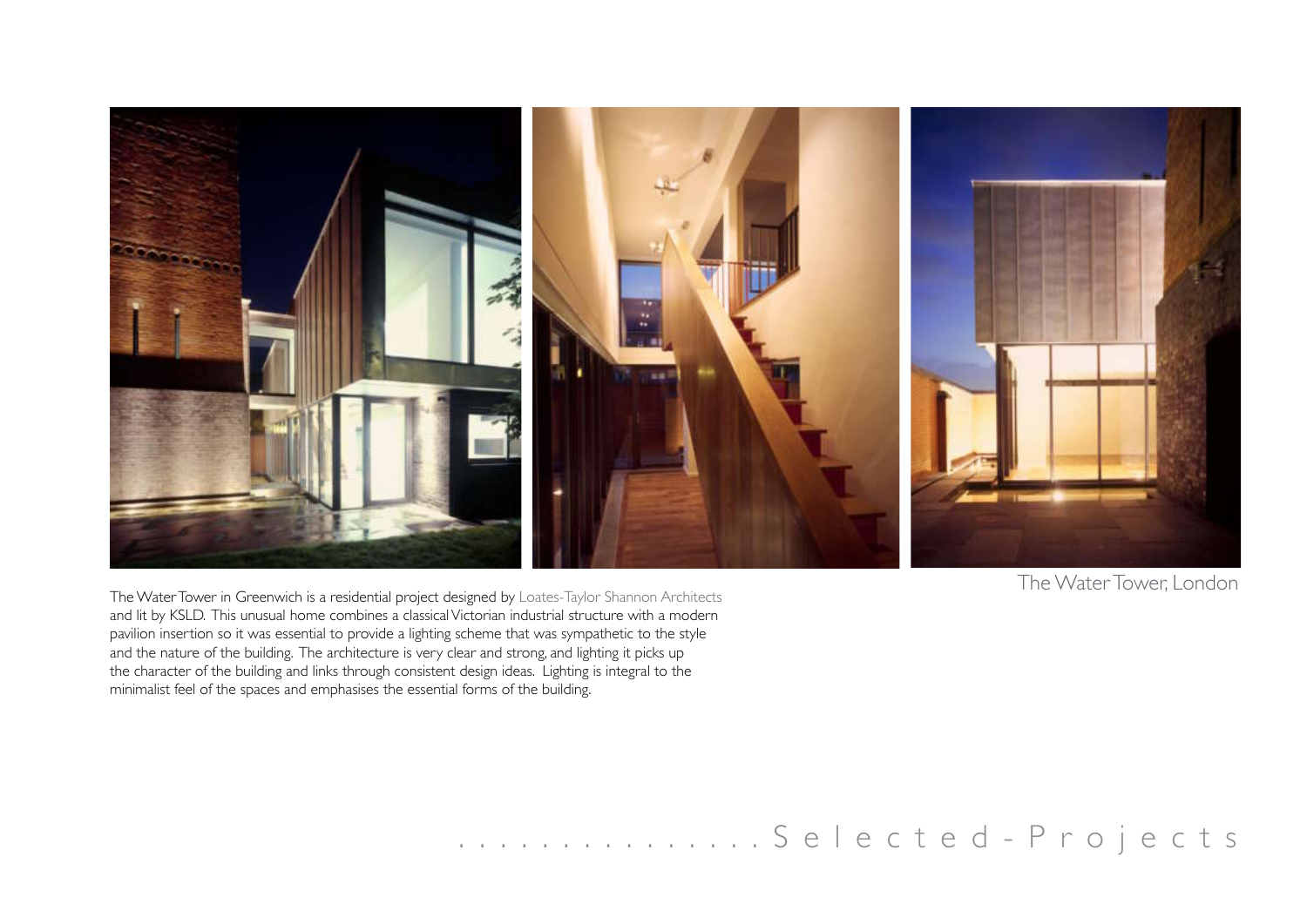![](_page_12_Picture_0.jpeg)

Loch Lomond Shores

The Lomond Shores Visitors Attraction (left and centre) posed several challenges as much of the building is glazed to increase views of the impressive landscape beyond and also many surfaces were of exposed concrete. The lighting had to ensure that the views were preserved during hours of darkness. The film theatre and public hall have high ceilings, inaccessible without a tower scaffold, so the lighting solutions had to be carefully considered to avoid glare and to provide ease of maintenance. The lighting of the woodland behind the National Gateway Centre (right) was an integral part of the lighting design brief and concept for this building. The careful application of light to the interior and exterior spaces would allow the glazed building to appear transparent during hours of darkness. The interior lighting was to be sympathetic to the scale and form of the architecture. An automated control system allows programmed and manual scenes to be selected by the user.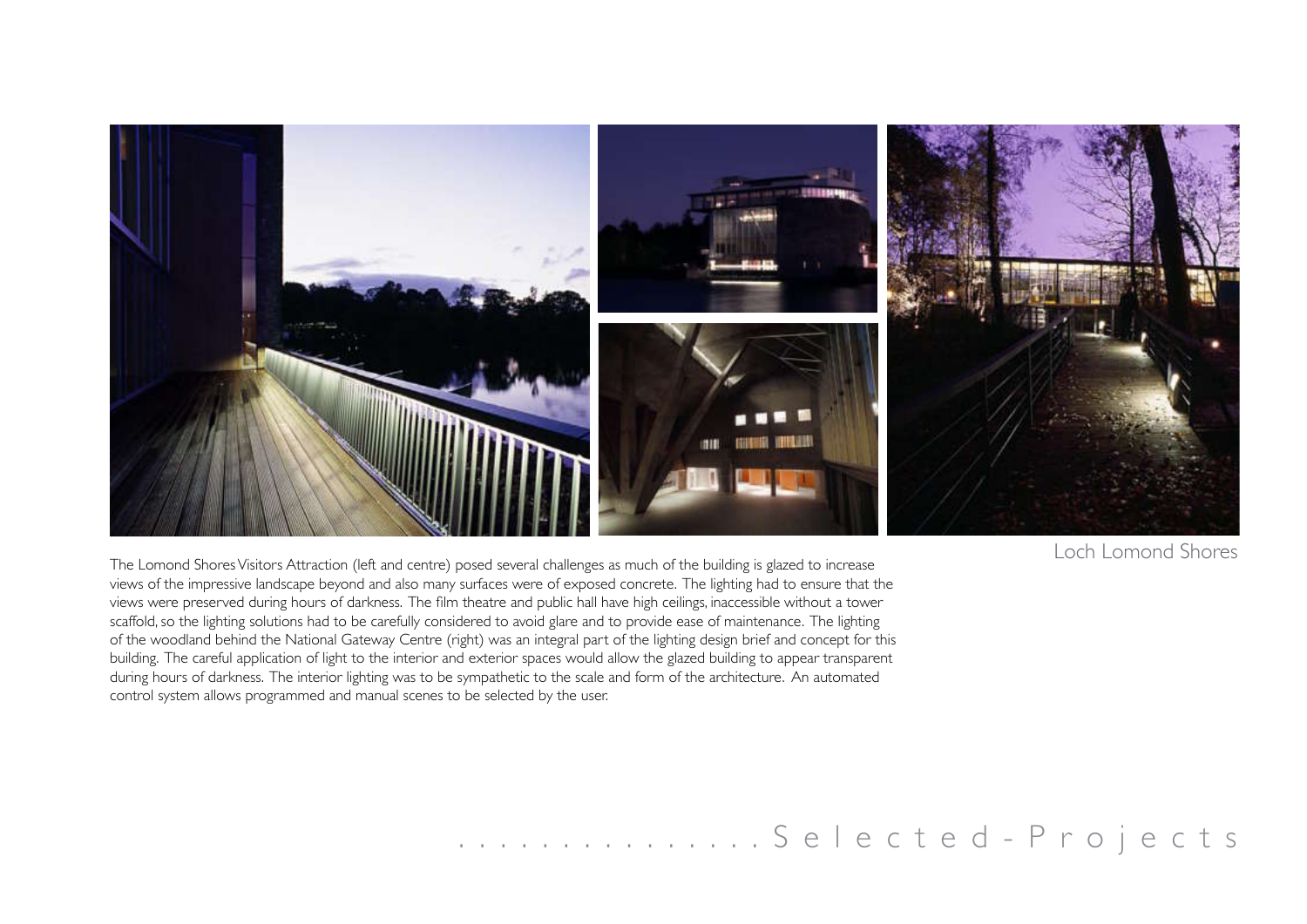![](_page_13_Picture_0.jpeg)

The Radisson SAS Hotel is a substantial new build four star hotel in the centre of Glasgow. Murray Dunlop Radisson SAS Hotel, Glasgow Architects have created an iconic building behind a five storey copper clad facade. The reception, bar and lobby are within a five storey atrium punctured by a slate cube of rooms thrusting out from the main building. Lighting featrures include a colour change on the roof beams of the lobby and a field of blue in the courtyard surrounded by glowing trees. In general, lighting follows the architecture with families of linear fittings flowing along the axes of the spaces. The Radisson SAS Hotel has won the top prize at the Scottish Design Awards as the best commercial project and also the architecture grand prix awards.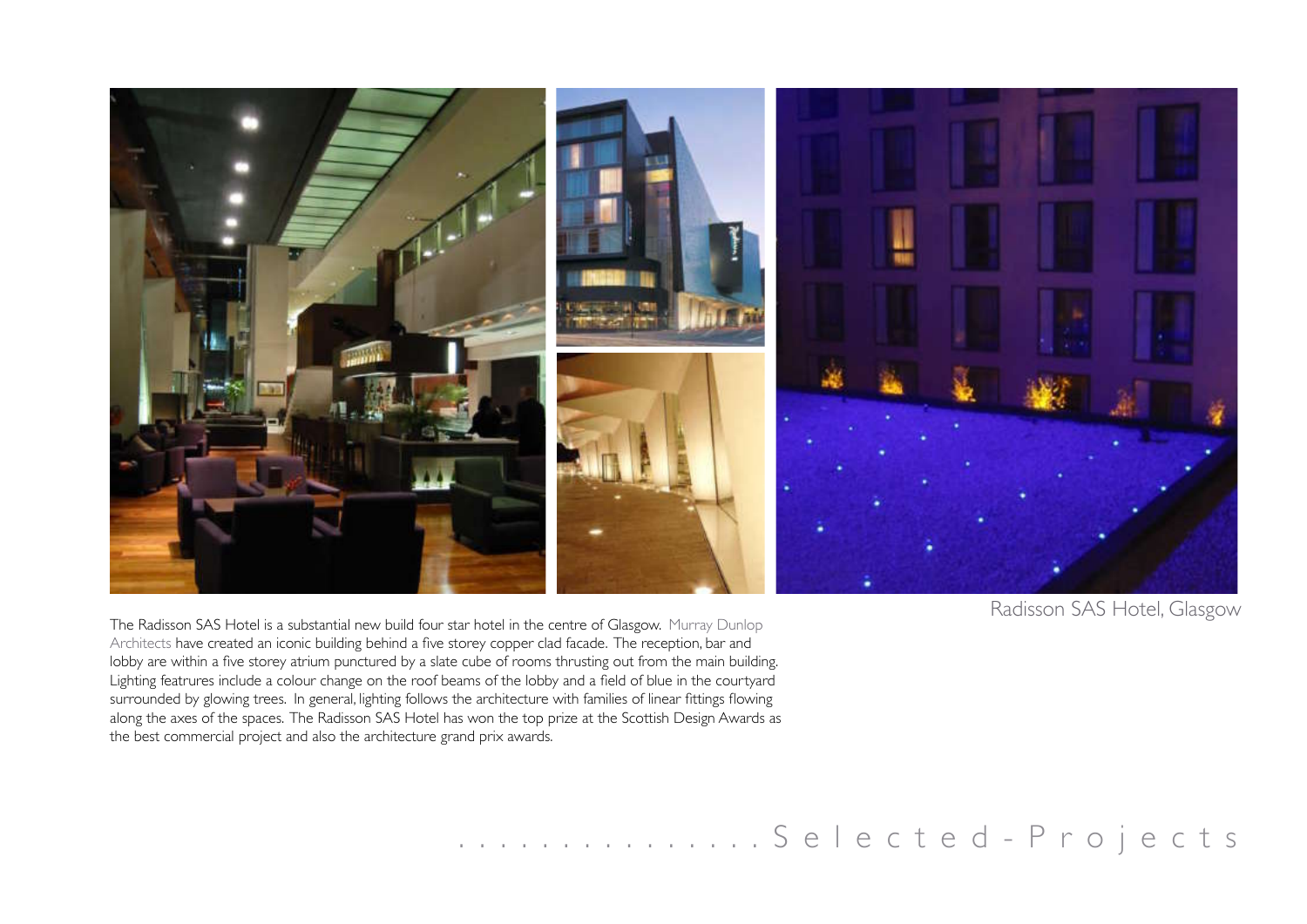![](_page_14_Picture_0.jpeg)

The Museum of Scotland presented a significant lighting design challenge of balancing The Museum of Scotland, Edinburgh conservation and display lighting for permanent exhibits with the articulation of complex architectural gallery spaces with many of the lighting locations pre-defined by the architecture. The design solution provided by KSLD delivered balance between considered conservation and celebratory architectural lighting. Fitting selection addressed issues relating to the preservation of final lighting focus during any subsequent maintenance ie. lamp replacement. The project had understandable public interest with an absolute programme deadline of St. Andrews Day 1998.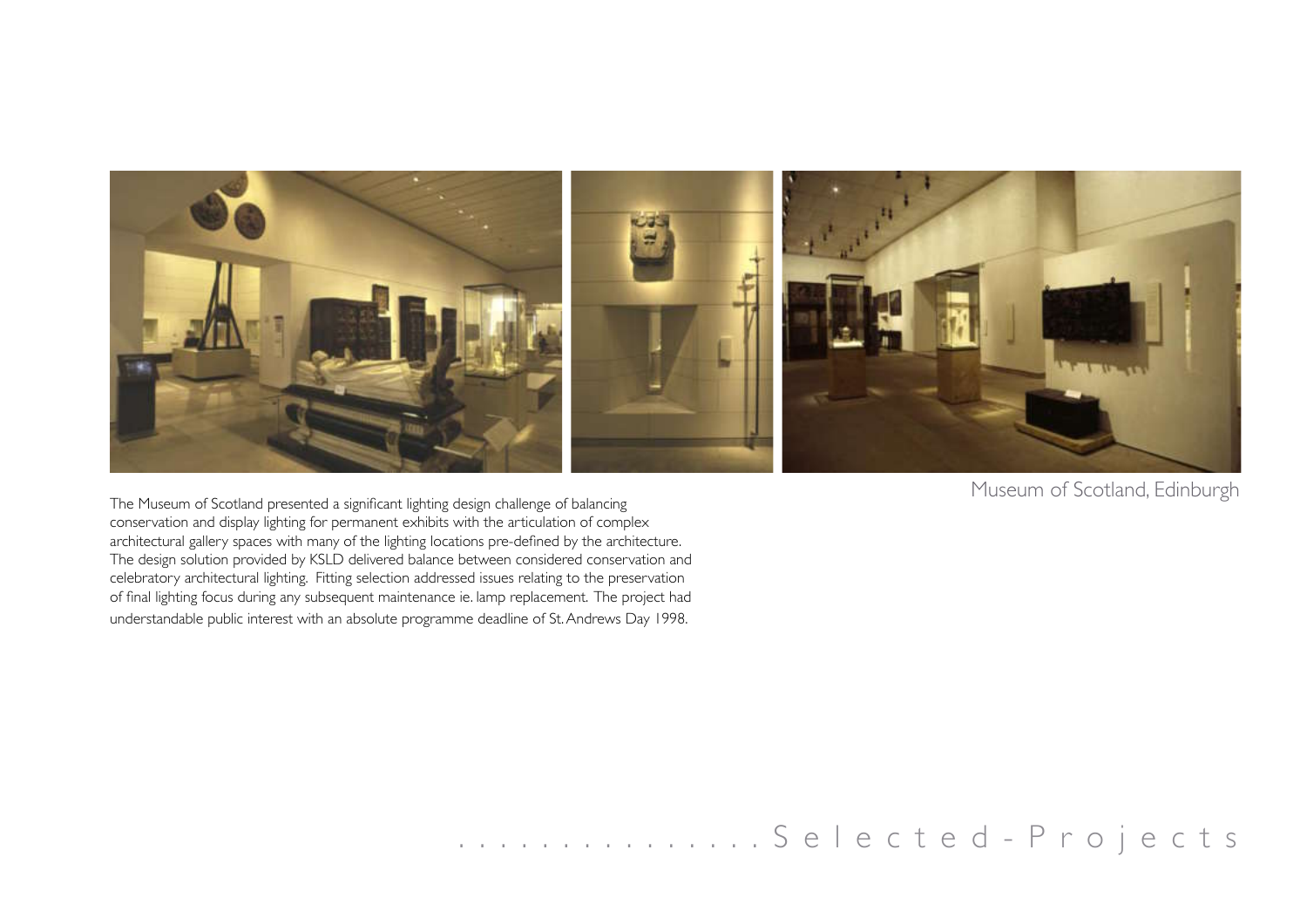![](_page_15_Picture_0.jpeg)

In 1999 Kevan Shaw Lighting Design completed an exterior lighting scheme for St Mungo's which was funded by the Church Floodlighting Trust. In 2002 when further grant money became available a comprehensive building programme was devised. KSLD's lighting design brief was to create a scheme that would provide not only general illumination but would also play a central role in the overall drama and religious experience of the Mass. There were also specific requirements such as the lighting of the Eucharist which is displayed on the altar during Lent.

St Mungo's Church, Glasgow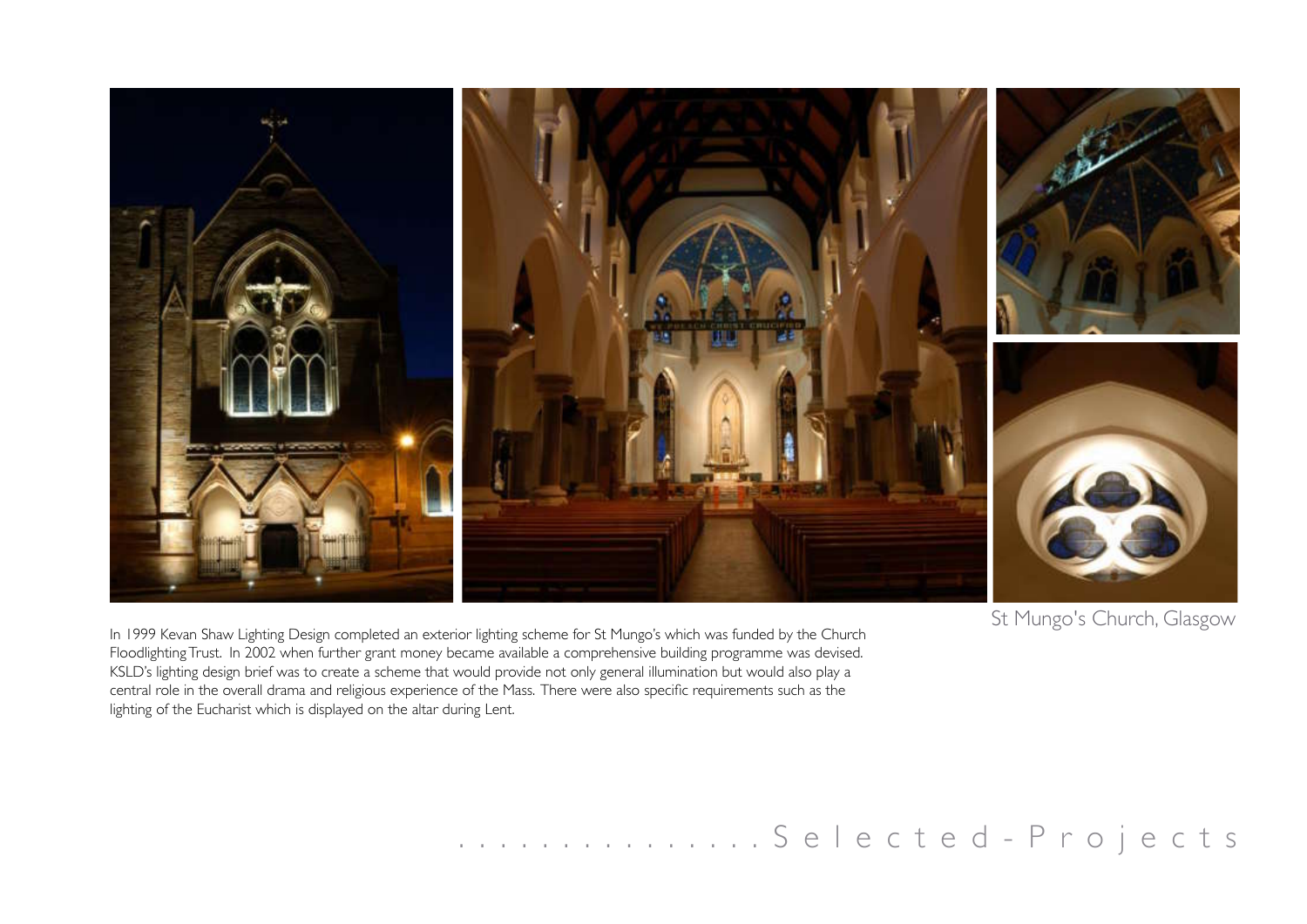![](_page_16_Picture_0.jpeg)

Public Institute for Social Security, Kuwait

The Public Institute for Social Security was designed by WZMH of Toronto, Canada and SSH of Kuwait, it consists of a three storey podium building housing transaction areas, a conference centre and a café. the 23 storey tower houses offices and an executive suite. KSLD are continuing to work on the interior lighting schemes prior to completion of the building.The project uses nearly a quarter of a million Light Emitting Diodes in 800 fittings distributed around the edges of the building. The project is unusual for an LED solution, in that the majority of the fittings light surfaces on the building rather than becoming markers or visible lines or points of light.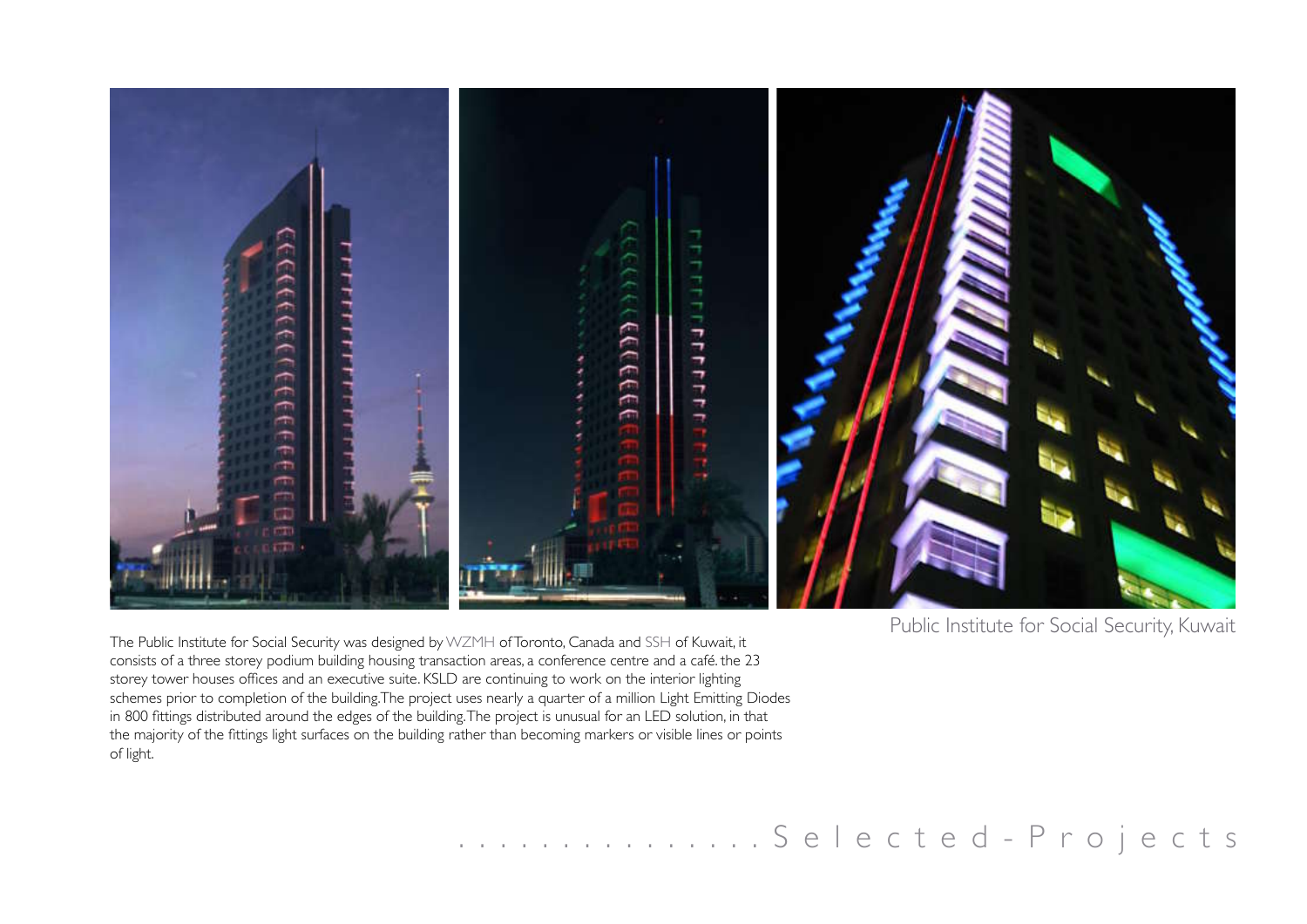![](_page_17_Picture_0.jpeg)

Current projects include:

- THEpUBLIC Arts Centre, West Bromwich
- Royal Bank of Scotland World Headquarters, Edinburgh
- Celtic Gateway, Holyhead Wales (pictured above)
- Peacehealth Sacred Heart Medical Centre, Oregon
- St Joseph's Women and Children's Pavilion, Stockton California
- Kuwait Trade Centre, Kuwait (pictured right)

![](_page_17_Picture_8.jpeg)

KSLD create all of their lighting design presentation images in-house. These images often form part of the concept design development of the project as they are produced by the project lighting design team rather than by specialist 3d visualists. This gives the images a strong sense of realism by offering lighting as an integral part of the image rather than as an applied finish onto the image. KSLD have the skills to work from architectural sections, to create light renders from existing 3d views and also to create 3d models which are subsequently rendered.

# . . . . . . . . . . . . . . . C u r r e n t - P r o j e c t s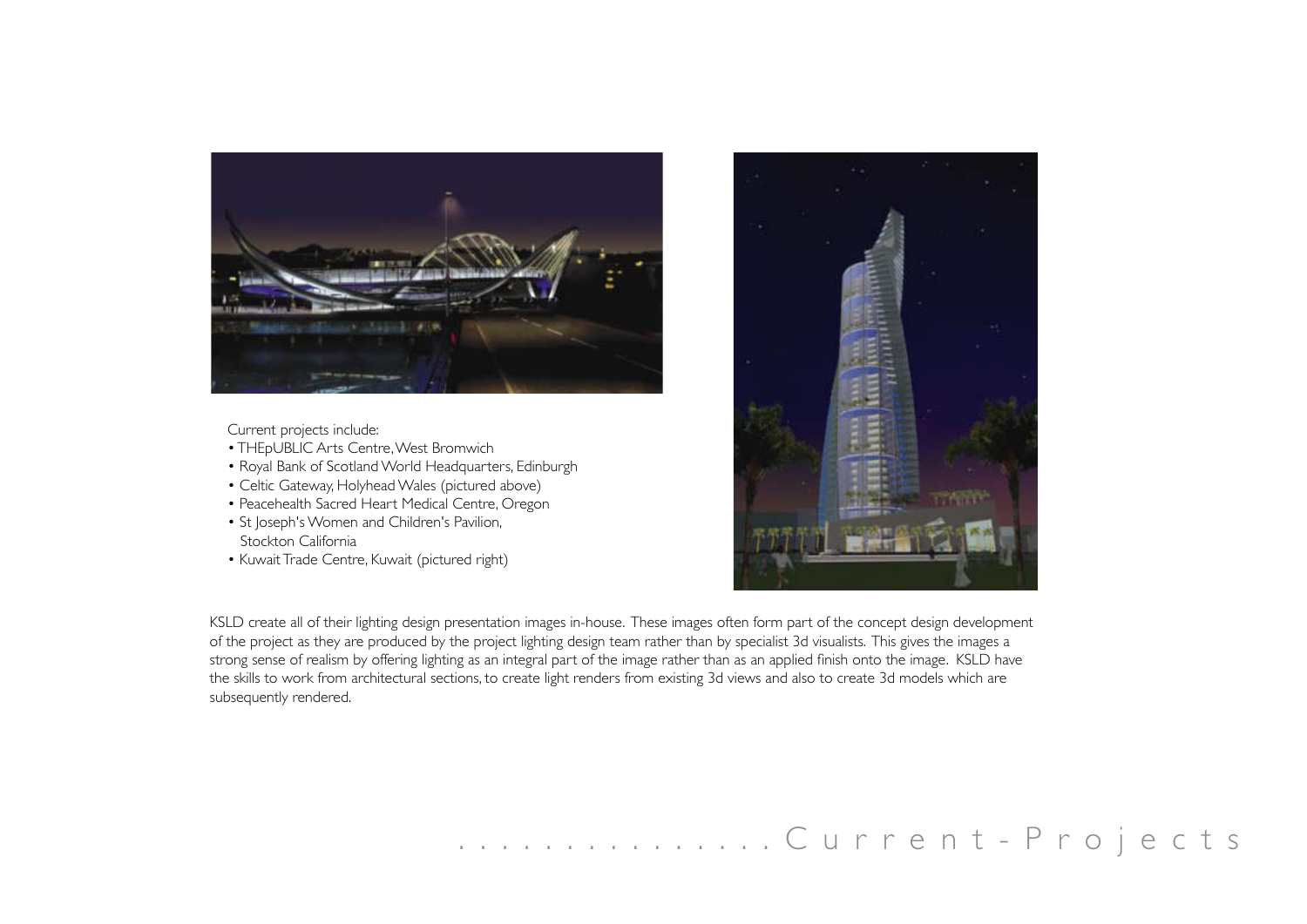#### Kevan Shaw IALD ELDA - kevan@kevan-shaw.com

Kevan has practised in lighting for over twenty years. During this time he has worked in almost every area of lighting design and brings a comprehensive practical and theoretical base to the team. As leader of the practice Kevan is involved in the design and supervision of all projects.

#### Patrick Elsdale - patrick@kevan-shaw.com

Patrick graduated from Glasgow School of Art with a BA(hons) IndDes and has, over the past fifteen years, worked as a lighting designer in Singapore, London and Edinburgh on a variety of international projects.

#### Kristina Simpson - kristina@kevan-shaw.com

Kristina graduated from Leeds Metropolitain University in 2001 with a BA(hons) in Interior Design. She then worked as a lighting designer in London where she gained experience from a range of projects, including residential and retail.

#### Hannah Neufeld - hannah@kevan-shaw.com

Hannah gained a MSc in Light and Lighting from University College London in 2001. Since then she has worked as a lighting designer in London on a variety of projects both in the UK and abroad including hotels, landscapes and private houses.

### . . . . . . . . . . D e s i g n - T e a m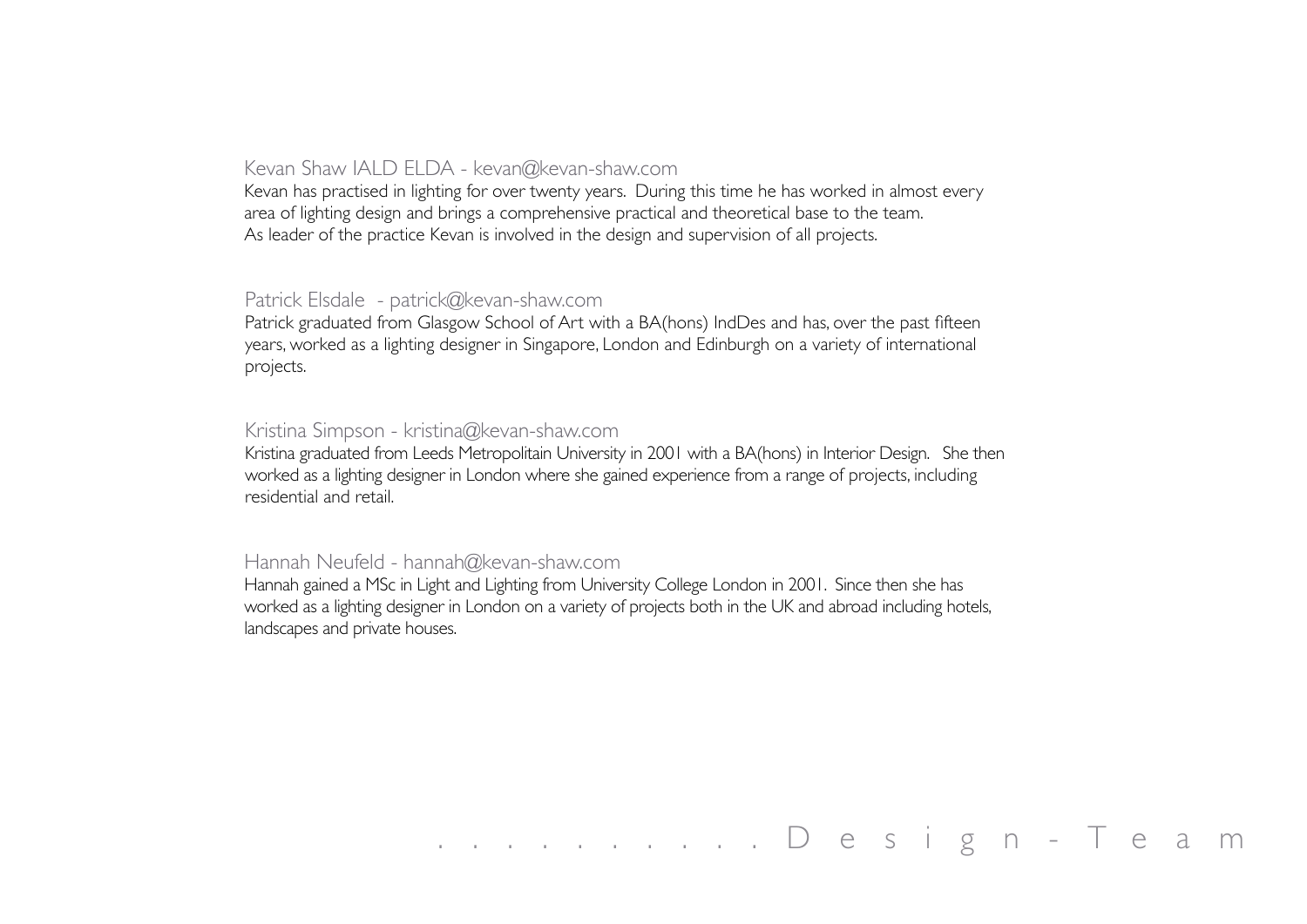#### Additional UK Projects

- Scottish Poetry Library, Edinburgh
- Manchester Museum, Manchester
- Ironwork Gallery, V&A Museum, London
- Scottish Power, Cathcart House, Glasgow
- Duff House, Banff
- St Mungo's Museum, Glasgow
- River & Rowing Museum, Henley
- Manchester United Visitors Centre, Manchester
- Argyll's Lodgings, Stirling
- National Gallery, London
- The Daycaster, Exeter (pictured below)

#### Additional International Projects

- Singapore Discovery Centre
- Burg Mauterndorf, Austria
- Musee Of Ethnographie, Geneva
- Singapore Art Museum
- Hard Rock Cafe, Ankara
- Shell Pavilion: Expo 98 Lisbon
- Viagem Ao Seculo, Lisbon
- United Methodist Church, Stockton California
- Nord Bus Station, Barcelona
- Etoile Car Park, Geneva

![](_page_19_Picture_23.jpeg)

![](_page_19_Picture_24.jpeg)

. . . . . . . . . . R e s u m e - o f - P r o j e c t s